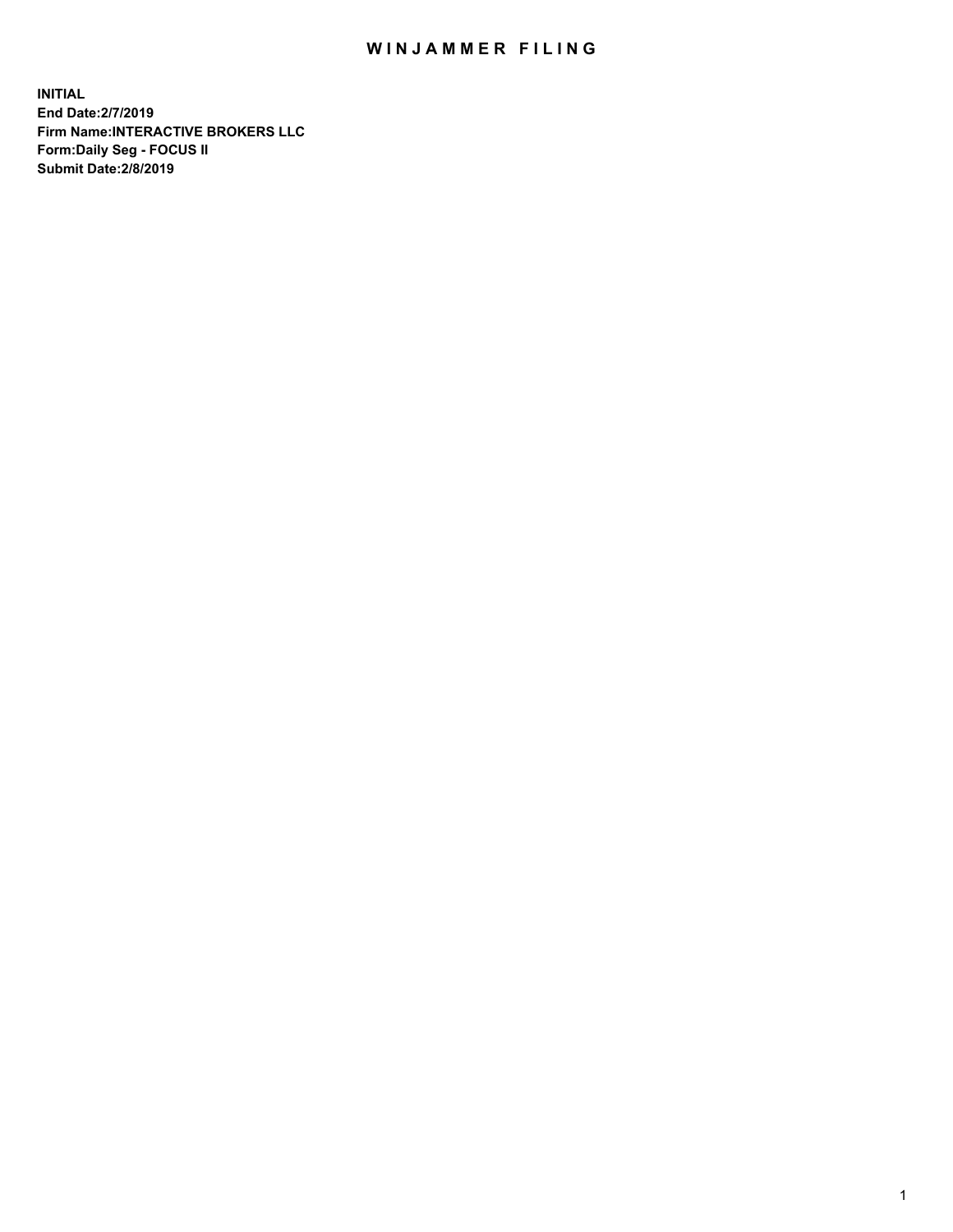**INITIAL End Date:2/7/2019 Firm Name:INTERACTIVE BROKERS LLC Form:Daily Seg - FOCUS II Submit Date:2/8/2019 Daily Segregation - Cover Page**

| Name of Company                                                                                                                                                                                                                                                                                                                | <b>INTERACTIVE BROKERS LLC</b>                                                      |
|--------------------------------------------------------------------------------------------------------------------------------------------------------------------------------------------------------------------------------------------------------------------------------------------------------------------------------|-------------------------------------------------------------------------------------|
| <b>Contact Name</b>                                                                                                                                                                                                                                                                                                            | James Menicucci                                                                     |
| <b>Contact Phone Number</b>                                                                                                                                                                                                                                                                                                    | 203-618-8085                                                                        |
| <b>Contact Email Address</b>                                                                                                                                                                                                                                                                                                   | jmenicucci@interactivebrokers.c<br>om                                               |
| FCM's Customer Segregated Funds Residual Interest Target (choose one):<br>a. Minimum dollar amount: ; or<br>b. Minimum percentage of customer segregated funds required:% ; or<br>c. Dollar amount range between: and; or<br>d. Percentage range of customer segregated funds required between:% and%.                         | $\overline{\mathbf{0}}$<br>$\overline{\mathbf{0}}$<br>155,000,000 245,000,000<br>00 |
| FCM's Customer Secured Amount Funds Residual Interest Target (choose one):<br>a. Minimum dollar amount: ; or<br>b. Minimum percentage of customer secured funds required:% ; or<br>c. Dollar amount range between: and; or<br>d. Percentage range of customer secured funds required between:% and%.                           | $\overline{\mathbf{0}}$<br>$\pmb{0}$<br>80,000,000 120,000,000<br>00                |
| FCM's Cleared Swaps Customer Collateral Residual Interest Target (choose one):<br>a. Minimum dollar amount: ; or<br>b. Minimum percentage of cleared swaps customer collateral required:% ; or<br>c. Dollar amount range between: and; or<br>d. Percentage range of cleared swaps customer collateral required between:% and%. | $\overline{\mathbf{0}}$<br>$\underline{\mathbf{0}}$<br>0 <sub>0</sub><br>00         |

Attach supporting documents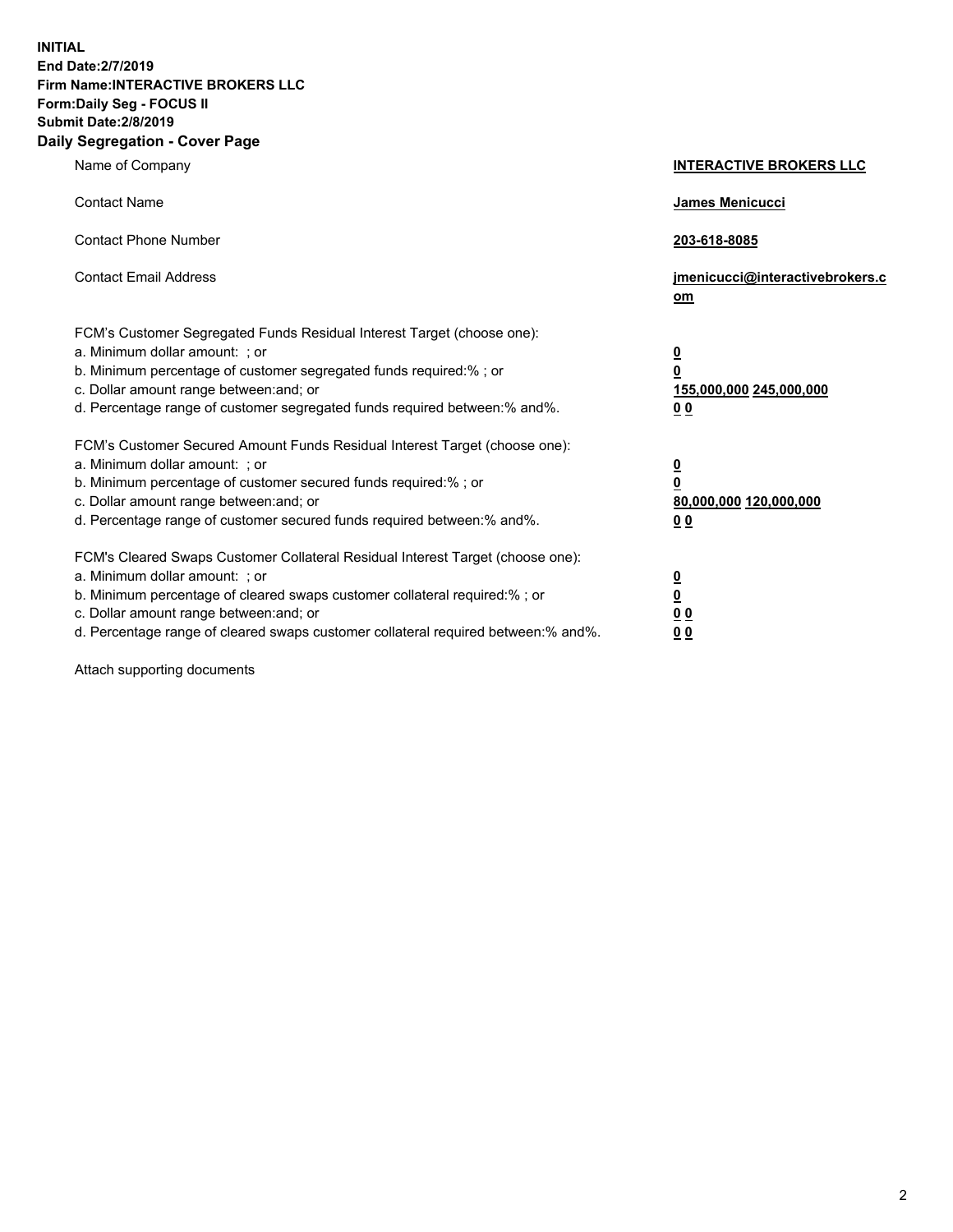## **INITIAL End Date:2/7/2019 Firm Name:INTERACTIVE BROKERS LLC Form:Daily Seg - FOCUS II Submit Date:2/8/2019 Daily Segregation - Secured Amounts**

|     | 2011, Ocgi ogation - Oceaned Anioanita                                                      |                                                      |
|-----|---------------------------------------------------------------------------------------------|------------------------------------------------------|
|     | Foreign Futures and Foreign Options Secured Amounts                                         |                                                      |
|     | Amount required to be set aside pursuant to law, rule or regulation of a foreign            | $0$ [7305]                                           |
|     | government or a rule of a self-regulatory organization authorized thereunder                |                                                      |
| 1.  | Net ledger balance - Foreign Futures and Foreign Option Trading - All Customers             |                                                      |
|     | A. Cash                                                                                     | 419,547,283 [7315]                                   |
|     | B. Securities (at market)                                                                   | $0$ [7317]                                           |
| 2.  | Net unrealized profit (loss) in open futures contracts traded on a foreign board of trade   | -2,882,716 [7325]                                    |
| 3.  | Exchange traded options                                                                     |                                                      |
|     | a. Market value of open option contracts purchased on a foreign board of trade              | 102,857 [7335]                                       |
|     | b. Market value of open contracts granted (sold) on a foreign board of trade                | -31,448 [7337]                                       |
| 4.  | Net equity (deficit) (add lines 1. 2. and 3.)                                               | 416,735,976 [7345]                                   |
| 5.  | Account liquidating to a deficit and account with a debit balances - gross amount           | 39,184 [7351]                                        |
|     | Less: amount offset by customer owned securities                                            | 0 [7352] 39,184 [7354]                               |
| 6.  | Amount required to be set aside as the secured amount - Net Liquidating Equity              | 416,775,160 [7355]                                   |
|     | Method (add lines 4 and 5)                                                                  |                                                      |
| 7.  | Greater of amount required to be set aside pursuant to foreign jurisdiction (above) or line | 416,775,160 [7360]                                   |
|     | 6.                                                                                          |                                                      |
| 1.  | FUNDS DEPOSITED IN SEPARATE REGULATION 30.7 ACCOUNTS<br>Cash in banks                       |                                                      |
|     |                                                                                             |                                                      |
|     | A. Banks located in the United States                                                       | 49,651,208 [7500]                                    |
| 2.  | B. Other banks qualified under Regulation 30.7                                              | 0 [7520] 49,651,208 [7530]                           |
|     | Securities<br>A. In safekeeping with banks located in the United States                     |                                                      |
|     |                                                                                             | 411,470,308 [7540]                                   |
| 3.  | B. In safekeeping with other banks qualified under Regulation 30.7                          | 0 [7560] 411,470,308 [7570]                          |
|     | Equities with registered futures commission merchants                                       |                                                      |
|     | A. Cash<br><b>B.</b> Securities                                                             | $0$ [7580]                                           |
|     |                                                                                             | $0$ [7590]                                           |
|     | C. Unrealized gain (loss) on open futures contracts<br>D. Value of long option contracts    | $0$ [7600]                                           |
|     | E. Value of short option contracts                                                          | $0$ [7610]                                           |
| 4.  | Amounts held by clearing organizations of foreign boards of trade                           | 0 [7615] 0 [7620]                                    |
|     | A. Cash                                                                                     |                                                      |
|     | <b>B.</b> Securities                                                                        | $0$ [7640]                                           |
|     | C. Amount due to (from) clearing organization - daily variation                             | $0$ [7650]<br>$0$ [7660]                             |
|     | D. Value of long option contracts                                                           | $0$ [7670]                                           |
|     | E. Value of short option contracts                                                          | 0 [7675] 0 [7680]                                    |
| 5.  | Amounts held by members of foreign boards of trade                                          |                                                      |
|     | A. Cash                                                                                     | 95,846,738 [7700]                                    |
|     | <b>B.</b> Securities                                                                        | $0$ [7710]                                           |
|     | C. Unrealized gain (loss) on open futures contracts                                         | -3,814,095 [7720]                                    |
|     | D. Value of long option contracts                                                           | 102,857 [7730]                                       |
|     | E. Value of short option contracts                                                          | <mark>-31,448</mark> [7735] <b>92,104,052</b> [7740] |
| 6.  | Amounts with other depositories designated by a foreign board of trade                      | 0 [7760]                                             |
| 7.  | Segregated funds on hand                                                                    | $0$ [7765]                                           |
| 8.  | Total funds in separate section 30.7 accounts                                               | 553,225,568 [7770]                                   |
| 9.  | Excess (deficiency) Set Aside for Secured Amount (subtract line 7 Secured Statement         | 136,450,408 [7380]                                   |
|     | Page 1 from Line 8)                                                                         |                                                      |
| 10. | Management Target Amount for Excess funds in separate section 30.7 accounts                 | 80,000,000 [7780]                                    |
| 11. | Excess (deficiency) funds in separate 30.7 accounts over (under) Management Target          | 56,450,408 [7785]                                    |
|     |                                                                                             |                                                      |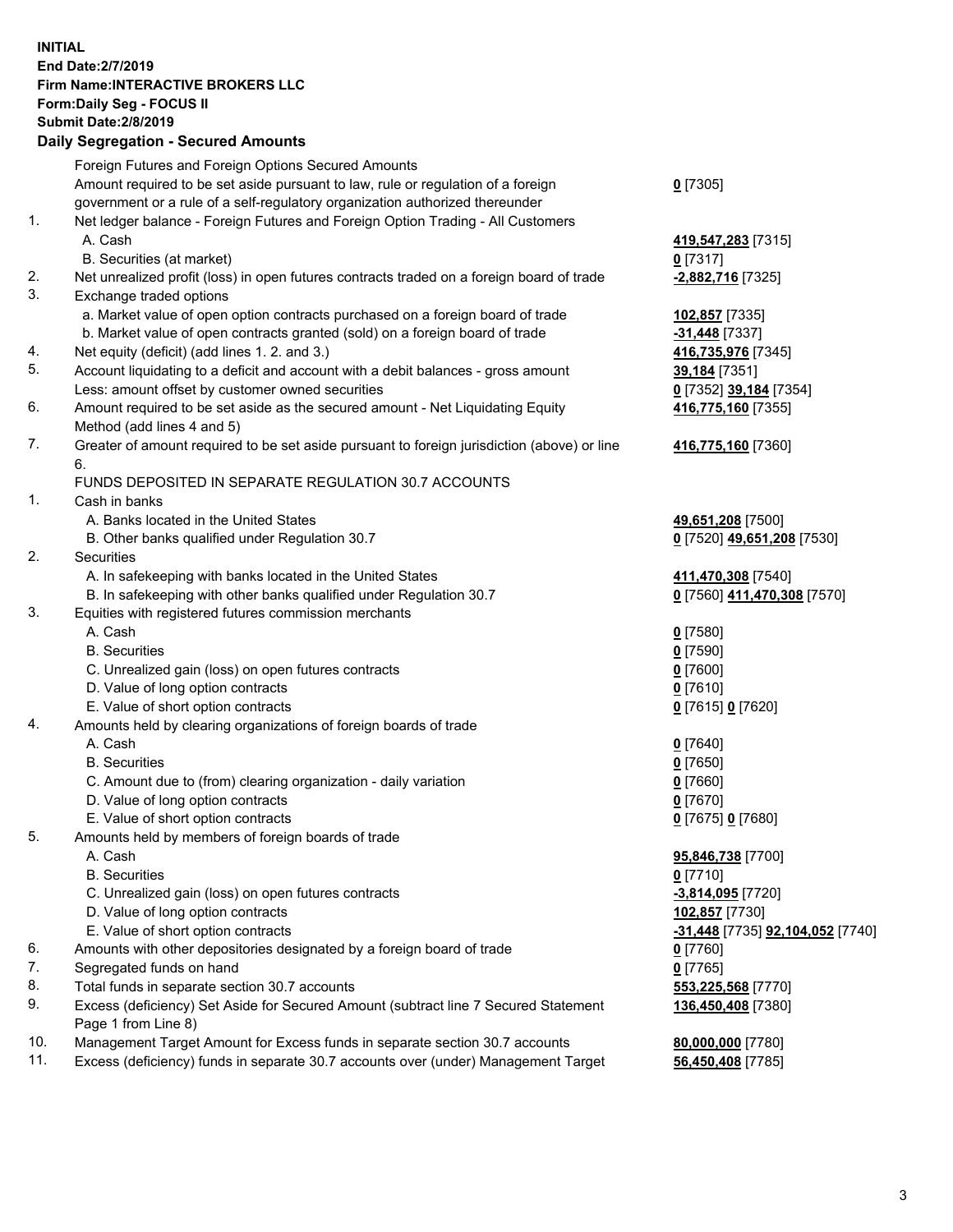**INITIAL End Date:2/7/2019 Firm Name:INTERACTIVE BROKERS LLC Form:Daily Seg - FOCUS II Submit Date:2/8/2019 Daily Segregation - Segregation Statement** SEGREGATION REQUIREMENTS(Section 4d(2) of the CEAct) 1. Net ledger balance A. Cash **4,052,678,854** [7010] B. Securities (at market) **0** [7020] 2. Net unrealized profit (loss) in open futures contracts traded on a contract market **-125,480,027** [7030] 3. Exchange traded options A. Add market value of open option contracts purchased on a contract market **333,121,264** [7032] B. Deduct market value of open option contracts granted (sold) on a contract market **-350,324,967** [7033] 4. Net equity (deficit) (add lines 1, 2 and 3) **3,909,995,124** [7040] 5. Accounts liquidating to a deficit and accounts with debit balances - gross amount **1,258,119** [7045] Less: amount offset by customer securities **0** [7047] **1,258,119** [7050] 6. Amount required to be segregated (add lines 4 and 5) **3,911,253,243** [7060] FUNDS IN SEGREGATED ACCOUNTS 7. Deposited in segregated funds bank accounts A. Cash **533,635,119** [7070] B. Securities representing investments of customers' funds (at market) **2,354,697,125** [7080] C. Securities held for particular customers or option customers in lieu of cash (at market) **0** [7090] 8. Margins on deposit with derivatives clearing organizations of contract markets A. Cash **4,571,878** [7100] B. Securities representing investments of customers' funds (at market) **1,258,977,017** [7110] C. Securities held for particular customers or option customers in lieu of cash (at market) **0** [7120] 9. Net settlement from (to) derivatives clearing organizations of contract markets **-21,830,394** [7130] 10. Exchange traded options A. Value of open long option contracts **333,206,438** [7132] B. Value of open short option contracts **-350,489,604** [7133] 11. Net equities with other FCMs A. Net liquidating equity **0** [7140] B. Securities representing investments of customers' funds (at market) **0** [7160] C. Securities held for particular customers or option customers in lieu of cash (at market) **0** [7170] 12. Segregated funds on hand **0** [7150] 13. Total amount in segregation (add lines 7 through 12) **4,112,767,579** [7180] 14. Excess (deficiency) funds in segregation (subtract line 6 from line 13) **201,514,336** [7190] 15. Management Target Amount for Excess funds in segregation **155,000,000** [7194] **46,514,336** [7198]

16. Excess (deficiency) funds in segregation over (under) Management Target Amount Excess